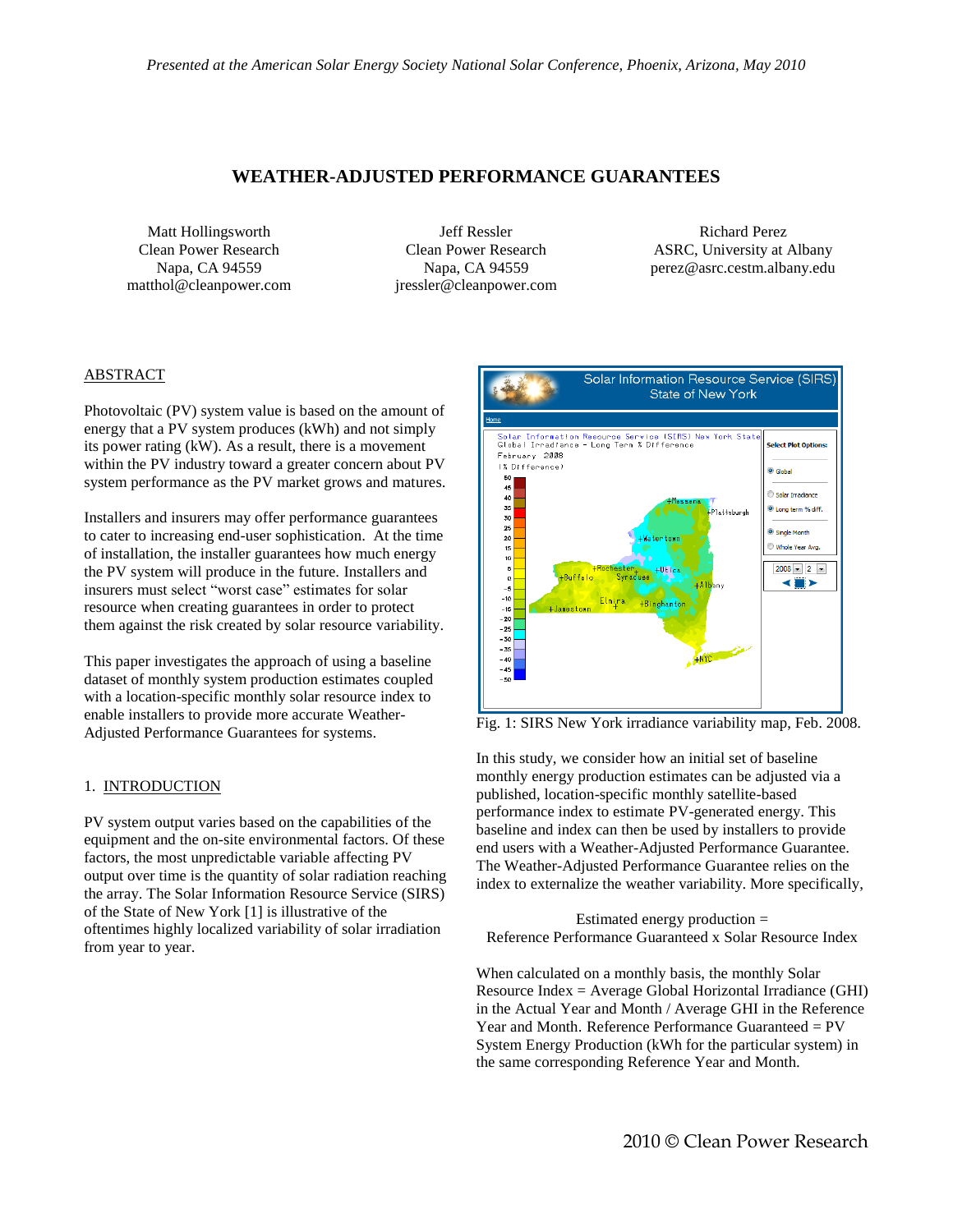### 2. SOLAR RESOURCE VARIABILITY

The figures and tables below illustrate a significant variation in the monthly solar resource over the period of multiple years. For example, consider the variation in global horizontal irradiance (GHI) for Albany, NY (lat=42.65, long=-73.75) and San Jose, CA (lat=37.35, long=-121.95) based on data from the SolarAnywhere<sup>®</sup> [2] satellite-based irradiance estimates for years 2003- 2009. Tables 1 and 2 present the average hourly irradiance for each month and year; Figures 2 and 3 present the minimum, average, and maximum values; and Figures 4 and 5 illustrate the deviation from the 7-year average. The figures illustrate that the year–to-year deviation for a month is often in the range of  $+/- 20$ percent and is sometimes as high as 40 percent. Such departures can have a significant impact on a system's financial return, particularly when using seasonal or real time tariffs.

## TABLE 1: AVG. HOURLY GHI BY MONTH  $(W/m<sup>2</sup>)$ , ALBANY, NY

|            |     | 2003 2004 2005 2006 2007 2008 2009 |     |     |     |     |     |
|------------|-----|------------------------------------|-----|-----|-----|-----|-----|
| Jan        | 70  | 65                                 | 59  | 80  | 91  | 87  | 74  |
| Feb        | 103 | 76                                 | 116 | 117 | 116 | 92  | 103 |
| Mar        | 152 | 148                                | 162 | 163 | 150 | 146 | 166 |
| Apr        | 195 | 201                                | 214 | 209 | 173 | 232 | 178 |
| Mav        | 201 | 231                                | 225 | 200 | 274 | 232 | 215 |
| Jun        | 219 | 251                                | 261 | 209 | 259 | 238 | 220 |
| Jul        | 254 | 223                                | 249 | 252 | 245 | 240 | 228 |
| Aug        | 213 | 206                                | 213 | 218 | 224 | 219 | 219 |
| Sep        | 166 | 185                                | 189 | 149 | 194 | 177 | 175 |
| Oct        | 118 | 113                                | 100 | 115 | 120 | 124 | 99  |
| <b>Nov</b> | 69  | 75                                 | 79  | 70  | 76  | 67  | 78  |
| Dec        | 56  | 51                                 | 67  | 53  | 54  | 54  | 55  |

# TABLE 2: AVG. HOURLY GHI BY MONTH  $(\mathrm{W/m}^2)_{\ast}$ SAN JOSE, CA

|            |                 |     |     | 2003 2004 2005 2006 2007 2008 2009 |        |         |     |
|------------|-----------------|-----|-----|------------------------------------|--------|---------|-----|
| Jan        | 101             | 90  | 77  |                                    | 98 118 | 80      | 107 |
| Feb        | 136             | 68  |     | 118 141                            |        | 118 140 | 121 |
| Mar        | 212 216 179 159 |     |     |                                    | 220    | 216     | 201 |
| Apr        | 222             |     |     | 270 257 196                        | 258    | 279     | 260 |
| May        | 294             | 309 |     | 265 311                            | 313    | 308     | 293 |
| Jun        | 333             |     |     | 342 314 317                        | 340    | 338     | 311 |
| Jul        | 322             |     |     | 329 327 330                        | 325    | 323     | 323 |
|            | Aug 290         | 291 |     | 292 286                            | 300    | 297     | 292 |
| Sep        | 235             | 242 |     | 242 241                            | 227    | 240     | 240 |
| Oct        | 191             | 165 |     | 177 168                            | 171    | 175     | 171 |
| <b>Nov</b> | 110             | 115 | 117 | 111                                | 122    | 111     | 126 |
| Dec        | 76              | 93  | 76  | 90                                 | 90     | 90      | 84  |



Fig 2: Avg. hourly GHI by month, Albany, NY, 2003-2009.



Fig 3: Avg. hourly GHI by month, San Jose, CA, 2003-2009.



Fig. 4: Avg. hourly GHI variability by month, Albany, NY, 2003-2009.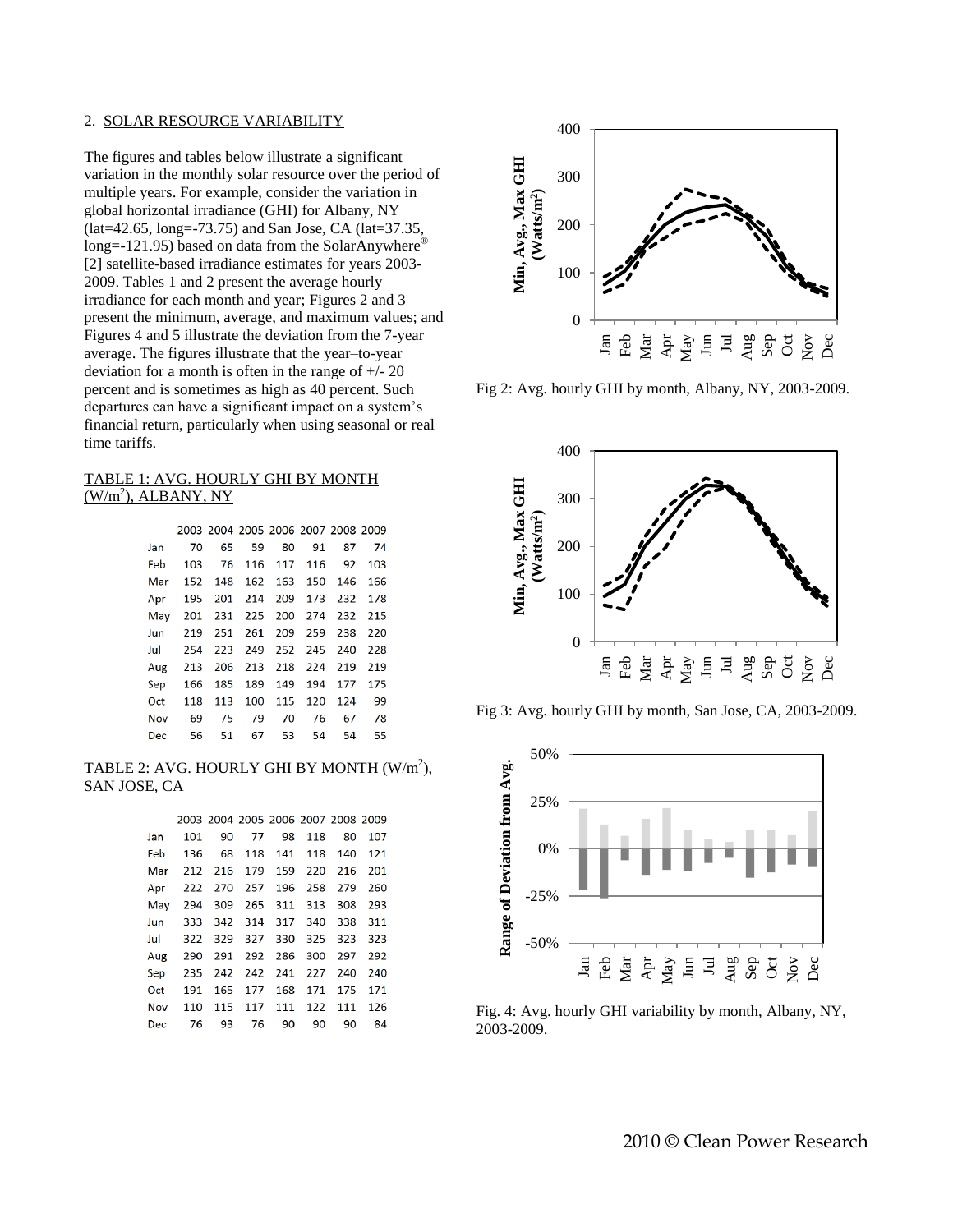

Fig. 5: Avg. hourly GHI variability by month, San Jose, NY, 2003-2009.

Installer-provided performance guarantees define the expected energy production level as well as the normal range of variance from the expected level. The Weather-Adjusted Performance Guarantee allows the normal variance supplied with the guarantee to be reduced by removing much of the production uncertainty related to solar resource variability.

Consider the following example. Suppose that the date is January 1, 2007, an end-user is purchasing a 50 kW<sub>DC</sub> PV system in Albany, NY, and the baseline analysis year is 2006. Further suppose that the system is guaranteed to produce 7,500 kWh in June (reference year 2006). Now, move forward in time to June, 2007. As can be seen from Table 1, the Solar Resource Index is  $(259/209) = 124$ percent and thus the estimated output is 9,300 kWh. The use of an index has removed 1,800 kWh of weather variability from the performance guarantee. Externalizing the weather variability helps installers guarantee equipment performance (which they can control) without concerns for weather related performance (which they cannot control). The installer and end user are better off because they can share a more narrowly defined performance expectation for a proposed system.

The remainder of this paper tests the validity of estimating system output in support of a Weather-Adjusted Performance Guarantee via system specific system baselines coupled with monthly solar resource indexes.

#### 2. WEATHER BASELINE

The first step required when implementing the proposed Weather-Adjusted Performance Guarantee is to capture a year of baseline weather inputs for the location. In the study, monthly baseline averages were captured for GHI, direct normal irradiance (DNI), wind speed, and temperature. SolarAnywhere satellite-derived solar resource estimates were utilized to ensure a broad geographic coverage independent of the presence of a local ground station solar irradiance data source. Temperature and wind speed estimates derived from a METAR network were sourced from the SolarAnywhere service. The total monthly GHI values (in  $kWh/m^2$ ) for each location are illustrated in Figure 6 below.



Fig. 6: SolarAnywhere total monthly estimated solar irradiance (kWh/m<sup>2</sup>) for baseline year of 2003.

#### 3. ENERGY PRODUCTION BASELINE

The next step when developing a monthly Weather-Adjusted Performance Guarantee is to generate estimates for the baseline system energy using the baseline weather estimates.

For illustration purposes, the simulated PV system consisted of twenty Sanyo Electric Model HIP-205NKHA5 modules with a 3.595 kW DC/3.955 kW CEC-AC/3.595 kW CSI-AC rating coupled with a SMA America Model SB6000U 240V 6.0 kW inverter. The panel geometry was specified with a 30 degree tilt facing South with no shading from surrounding obstructions.

Hourly system energy production estimates were generated using PVSimulator<sup>®</sup> [6] by inputting the hourly GHI, DNI, wind speed and temperature for each location along with the specified system configuration in the baseline year of 2003. The hourly results were then summed to generate monthly totals. Figure 7 presents the system energy production estimates for San Jose and Albany in 2003, the baseline year.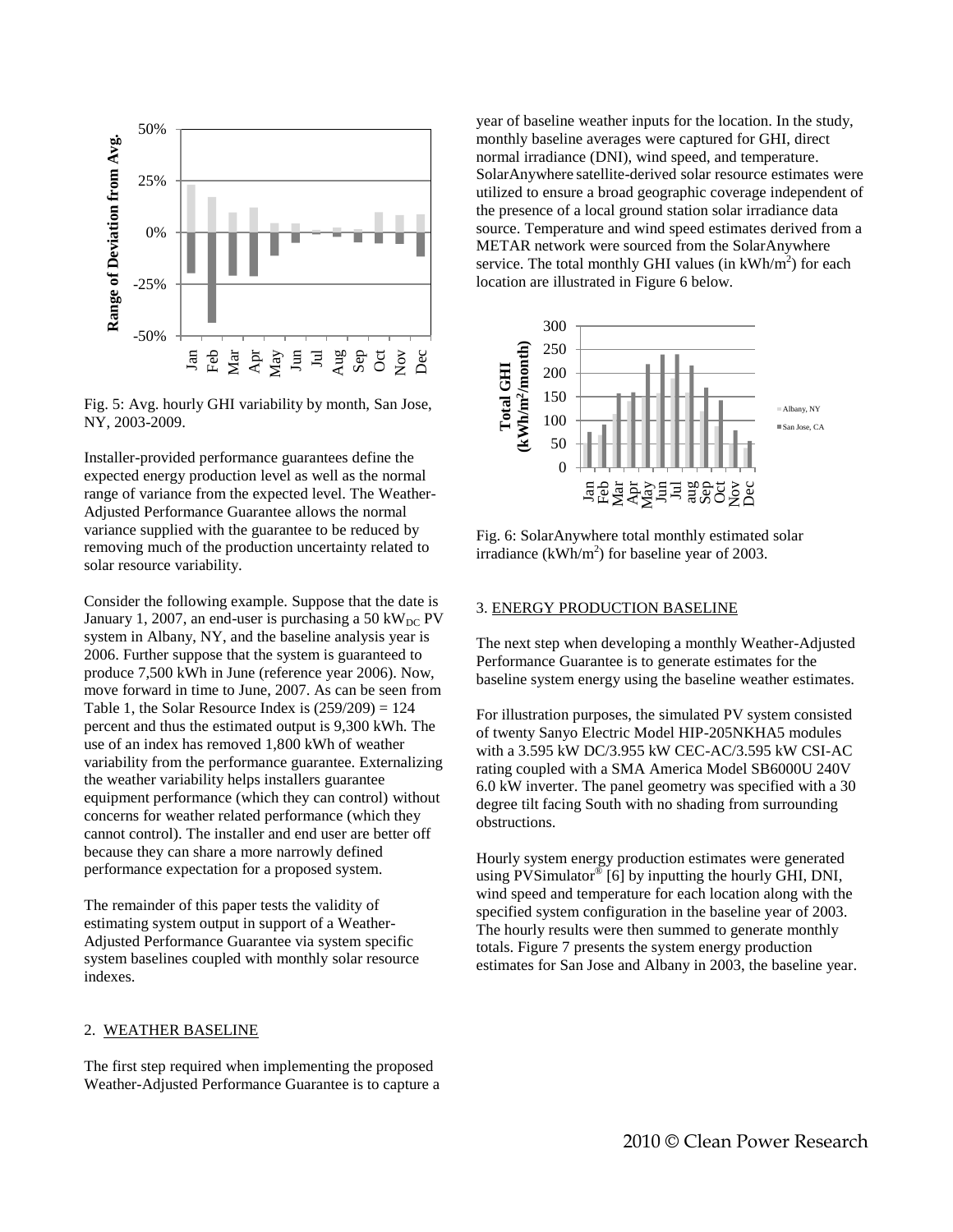

Fig. 7: SolarAnywhere estimated system energy (kWh) produced by month for baseline year 2003.

### 4. MONTHLY SOLAR RESOURCE INDEX

A Weather-Adjusted Performance Guarantee relies on a Solar Resource Index to adjust the initial monthly estimates for the solar resource variability in subsequent years. As stated above, the Solar Resource Index is the ratio of the current monthly estimated GHI to the baseline monthly GHI for the selected location. Weather-adjusted monthly system output is determined by multiplying the monthly system energy production for the baseline year by the Solar Resource Index. Figure 8 presents the monthly Solar Resource Index for San Jose across the years 2004-2009 using a baseline year of 2003.



Fig. 8: Monthly Solar Resource Index, San Jose, CA.

DNI, wind speed, and temperature are not tracked as part of the monthly Solar Resource Index. This simplification assumes that GHI has the largest impact on PV system output variability and further assumes that the incorporation of more detailed weather factors during the monthly baseline adequately adjusts for average seasonal variation of DNI, wind and temperature. The impact of these assumptions on the accuracy of the index-based energy production estimate will be explored in the next

section.

## 5. ACCURACY OF ENERGY PRODUCTION PREDICTIONS

The tracking accuracy of the Solar Resource Index with respect to PV simulations was conducted across 2004-2009. Figures 9 and 10 track how closely in percentage terms the Solar Resource Index predicted energy production compared with full PV simulations. Results suggest that most of the months were within a few percent of full PV simulations.



Fig. 9: Monthly energy prediction variation (%) vs. full simulation results for current month, Albany, NY.



Fig. 10: Monthly energy prediction variation (%) vs. full simulation results for current month, San Jose, CA.